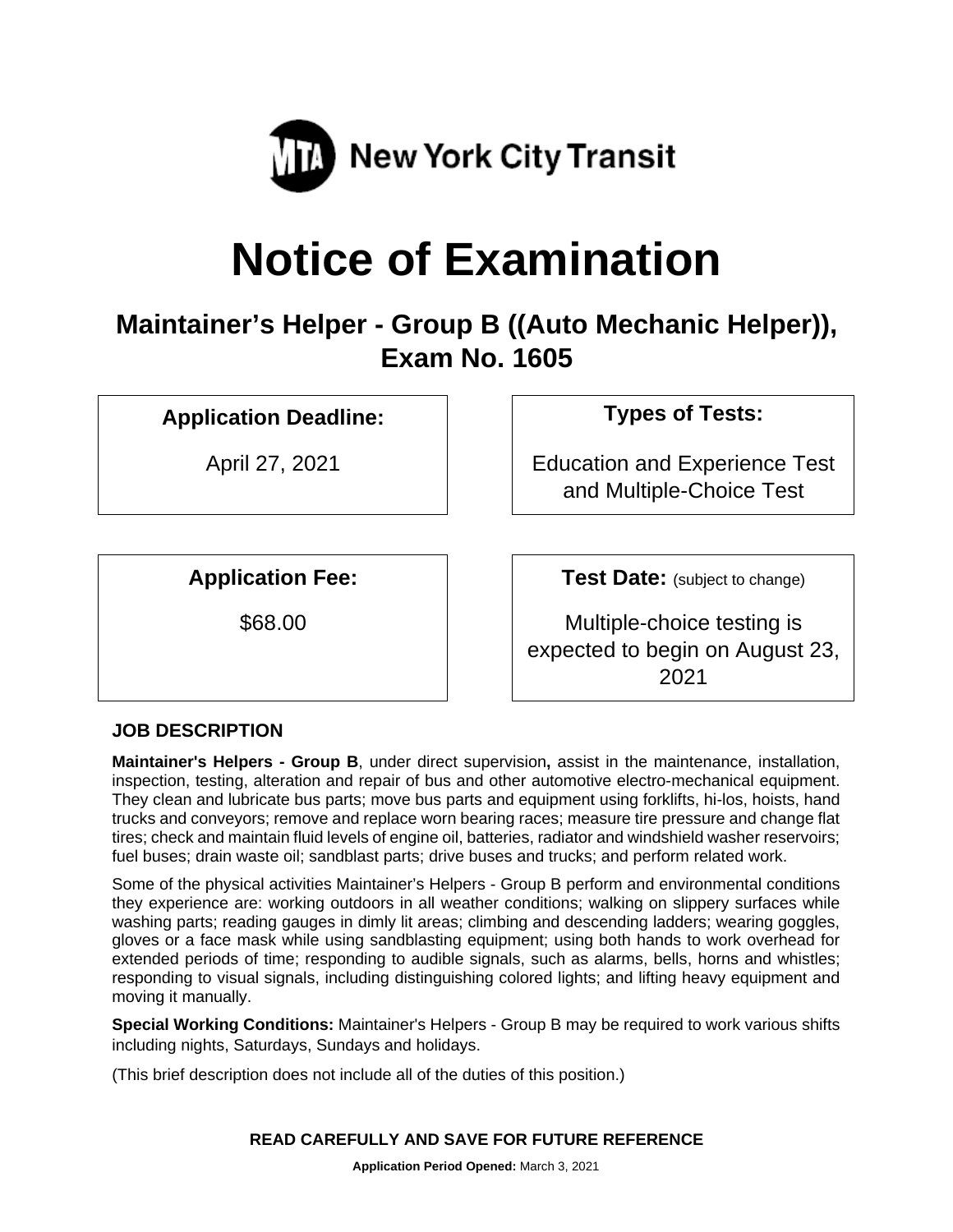#### **SALARY AND BENEFITS**

The current minimum salary for Maintainer's Helper- Group B is \$22.38 per hour for a 40-hour work week increasing to \$31.98 in the sixth year of service. This rate is subject to change. The benefits of this position include, but are not limited to, night and weekend salary differentials, paid holidays, vacation and sick leave, a comprehensive medical plan and a pension plan.

#### **HOW TO QUALIFY**

#### **Experience Requirements** must be met by the **last day of the Application Period. Education Requirements** must be met by **June 30, 2021**:

- 1. Four years of satisfactory full-time experience as a helper or trainee assisting in the performance of inspection, installation, alteration, maintenance, testing or repair of bus, truck, automotive or aircraft electro-mechanical components, such as bodies, engines, transmissions, brakes, electrical or air conditioning systems, or related components or systems; or
- 2. Graduation from a vocational high school with a major course of study in automotive maintenance, or a closely related field; or
- 3. Graduation from a recognized trade school or technical school with a major course of study in auto-mechanics, or a closely related field, totaling at least 600 hours; or
- 4. An associate degree or higher from an accredited college or university in auto-mechanics or a closely related field; or
- 5. A four-year high school diploma or its educational equivalent, **plus** three years of full-time experience as described in "1" above.

If you have qualifying part-time experience, it will be credited on a prorated basis.

The high school, vocational high school, technical school, or trade school must be approved by a State's Department of Education or a recognized accrediting organization. The college or university must be accredited by regional, national, professional or specialized agencies recognized as accrediting bodies by the U.S. Secretary of Education, and by the Council for Higher Education Accreditation (CHEA).

You are responsible for determining whether you meet the qualification requirements for this examination prior to applying. You may be given the test before we determine if you meet the qualification requirements. If you are marked "Not Qualified," your application fee will **not** be refunded, and you will **not** receive a score.

**Foreign Education Fact Sheet (required only if you need credit for your foreign education for this examination)**: If you were educated outside the United States, you must have your foreign education evaluated to determine its equivalence to education obtained in the United States. The services that are approved to make this evaluation, as well as instructions on how to submit this evaluation are listed in the Foreign Education Fact Sheet, which will be attached to this Notice of Examination during the application period. When you contact the evaluation service, ask for a "**document-by-document**" (general) evaluation of your foreign education. Your foreign education evaluation **must** be submitted directly to NYC Transit's Examinations Unit by the service completing the evaluation. Foreign education evaluations received directly from applicants will **not** be accepted. You may also visit [http://web.mta.info/nyct/hr/forms\\_instructions.htm](http://web.mta.info/nyct/hr/forms_instructions.htm) to access the Foreign Education Fact Sheet on our website.

**Note:** If you have earned a higher-level degree in the United States that supersedes the level and type of education required to meet the qualification requirements, you do not need to submit a foreign education evaluation. However, you must indicate that you have completed the higher-level degree in the United States; proof of acceptance into an academic program or school is not sufficient to determine satisfactory equivalency.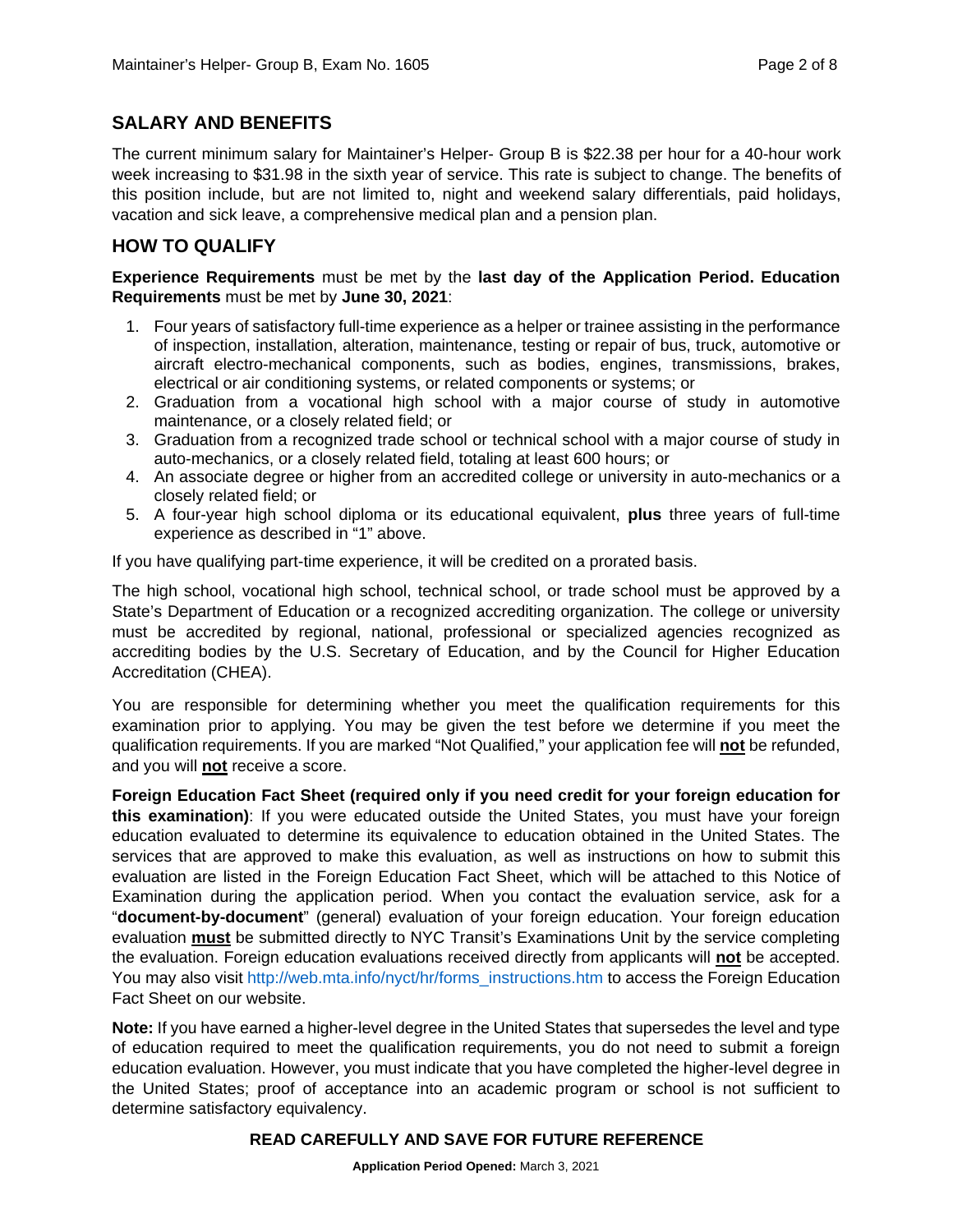#### **REQUIREMENTS TO BE APPOINTED**

**Driver License Requirement:** At the time of appointment, you must possess either:

- 1. A Class A or Class B Commercial Driver License (CDL) valid in the State of New York with a passenger endorsement and no disqualifying restrictions that would preclude the performance of the duties of this title; or
- 2. A Motor Vehicle Driver License valid in the State of New York and a Learner Permit for a Class A or Class B CDL valid in the State of New York with a passenger endorsement and no disqualifying restrictions.

If you qualify under "2" above, your appointment will be subject to the receipt of a Class A or Class B CDL valid in the State of New York with a passenger endorsement and no disqualifying restrictions at the end of a special training course in bus operation. If you fail to successfully complete the special training course in bus maintenance, including the receipt of a Class B CDL valid in the State of New York with a passenger endorsement and no disqualifying restrictions, your employment will be terminated. If you have serious moving violations, a license suspension or an accident record, you may be disqualified.

The Class A or Class B Commercial Driver License (CDL) with a passenger endorsement and no disqualifying restrictions must be maintained for the duration of your employment in the title. Such license and/or Learner Permit must not include any restrictions which would preclude the performance of Maintainer's Helper- Group B work.

**Commercial Motor Vehicle Driving Experience in the Military or New York National Guard**: If you are an active member or former member (discharged in the past year) of the military or New York National Guard and have experience driving a Commercial Motor Vehicle in the military or New York National Guard, you may be eligible for a waiver of the New York State commercial driving skills test through the New York State Department of Motor Vehicles. If you believe that you may be eligible for this waiver, you must apply for the waiver through the New York State Department of Motor Vehicles.

**Medical Requirement:** Medical guidelines have been established for the position of Maintainer's Helper- Group B. You will be examined to determine whether you can perform the essential functions of the position. Where appropriate, a reasonable accommodation will be provided for a person with a disability to enable him or her to perform the essential functions of the job.

**Drug Screening Requirement:** You must pass a drug screening in order to be appointed, and if appointed, you will be subject to random drug and alcohol tests for the duration of your employment. Additionally, if you have tested positive on a drug or alcohol test or had a refusal to test during preemployment or while employed by a Federal DOT-regulated employer during the applicable period, you must have completed the Substance Abuse Professional (SAP) evaluation, referral and education treatment process required by federal law in order to be appointed to this safety-sensitive position.

**Residency:** New York City residency is not required for this position.

**English Requirement:** You must be able to understand and be understood in English to perform the duties and responsibilities of the position.

**Proof of Identity:** Under the Immigration Reform and Control Act of 1986, you must be able to prove your identity and your right to obtain employment in the United States prior to employment with MTA New York City Transit.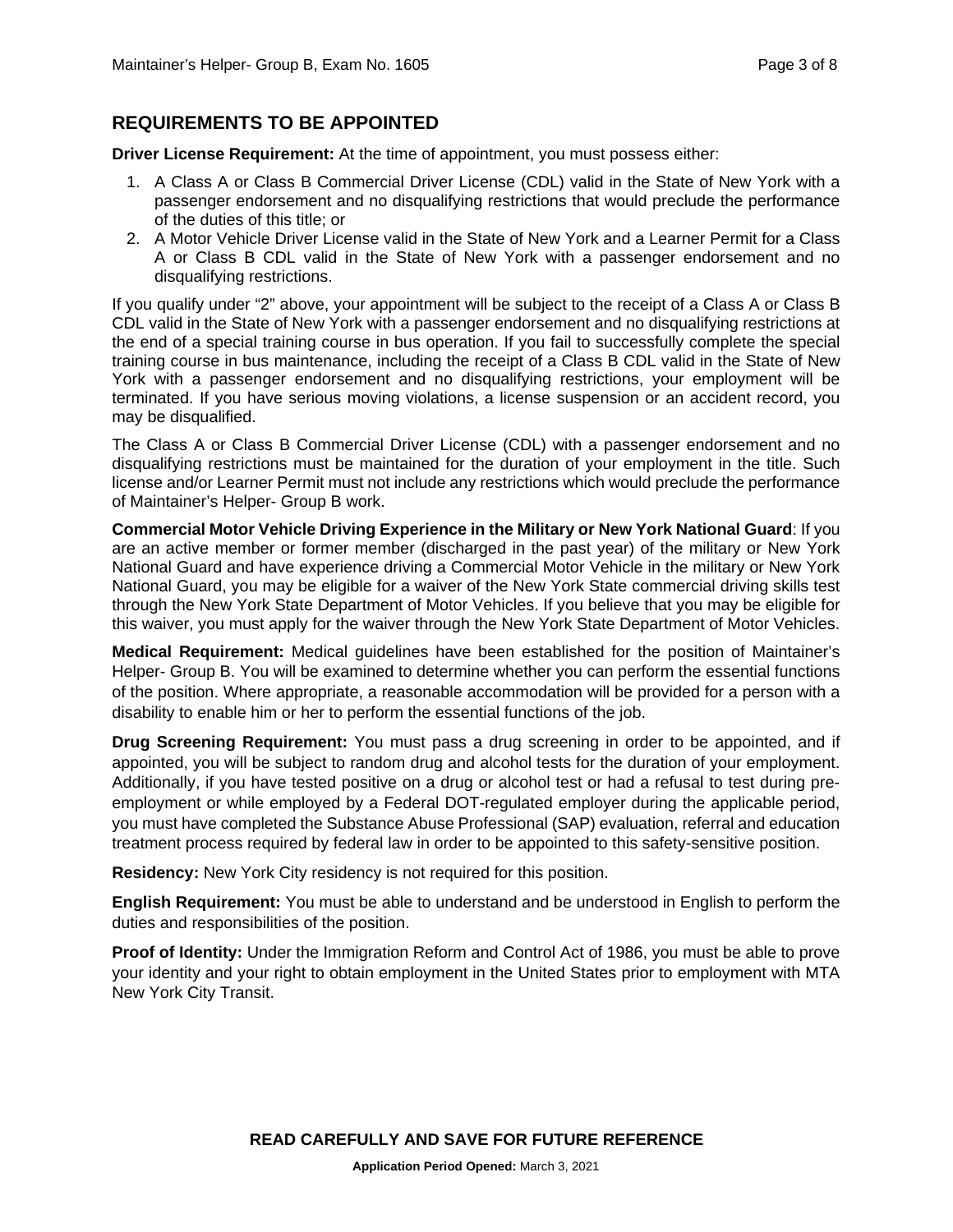#### **HOW TO OBTAIN AN APPLICATION**

During the application period, you may apply online for this examination (see the Online Applications sub-section below). Or, if you are unable to apply online, you may obtain an electronic copy of the mail-in application package for this examination by emailing a request to [examsunit@nyct.com](mailto:examsunit@nyct.com) during the application period. The MTA Exam Information Center, located in the lobby of 180 Livingston Street, Brooklyn, NY 11201, is currently closed. If you believe you have a special circumstance (e.g., a disability, military duty) that prevents you from applying as instructed below, please refer to the Special Circumstances Guide referenced in the "Special Arrangements" section below.

#### **HOW TO SUBMIT AN APPLICATION**

You must submit an application during the application period, and applications will **not** be accepted in person. Applicants who apply online and wish to request a Fee Waiver **must** only complete the Online Applications Steps 1 through 4 below.

#### **Online Applications:**

- 1. If you are not an active MTA employee, apply using [www.mymta.info/exams](http://www.mymta.info/exams) by the last day of the application period (Active MTA employees can apply using the "BSC" employee portal at [www.mymta.info\)](http://www.mymta.info/). Note: The application system may not function properly with mobile devices or tablets. For best results when applying, please use Internet Explorer, open a new window, and avoid having multiple tabs open in the same window.
- 2. To apply, log into your existing account, or create an account if you do not yet have one.
- 3. Follow the steps to submit an application.
- 4. A confirmation number will appear on the same page after submitting your application (Save this number for future reference).

**IMPORTANT:** If you are requesting a fee waiver, you should not complete Steps 5, 6, or 7 below. Instead, by May 11, 2021, you must submit documentation supporting your fee waiver request by mail to Maintainer's Helper-Group B, Exam No. 1605, MTA NYC Transit, 180 Livingston Street, Room 4070, Brooklyn, NY 11201. You must include your full name, last 4 digits of your Social Security Number (SSN), your Applicant ID Number (if known), your online application confirmation number, and the exam title and number with your request. For fee waiver request documentation requirements, please refer to the Fee Waiver Request Guide, which is accessible online at [http://web.mta.info/nyct/hr/forms\\_instructions.htm](http://web.mta.info/nyct/hr/forms_instructions.htm) and will be attached to this Notice of Examination during the application period.

- 5. Below the confirmation number, a Pay Examination Fee button will appear for you to click to open the payment page.
- 6. A major credit card or a bank card associated with a bank account must be used when paying the application fee, and this fee will appear on your credit or bank card statement as "MTA NYCT Exam Fee." Note: Disputing the application fee could result in removal from this examination, and it might affect your ability to apply online for any future examinations.
- 7. You will be sent a confirmation email after you submit payment for the application fee (Save this email for future reference).

Note: If you have trouble paying the application fee after submitting your online application, please visit [http://web.mta.info/nyct/hr/forms\\_instructions.htm](http://web.mta.info/nyct/hr/forms_instructions.htm) to access the Online Payment Tutorial.

**IMPORTANT:** Your application submission confirms that you have read this Notice of Examination, including any dates and the requirements.

(Continued)

#### **READ CAREFULLY AND SAVE FOR FUTURE REFERENCE**

**Application Period Opened:** March 3, 2021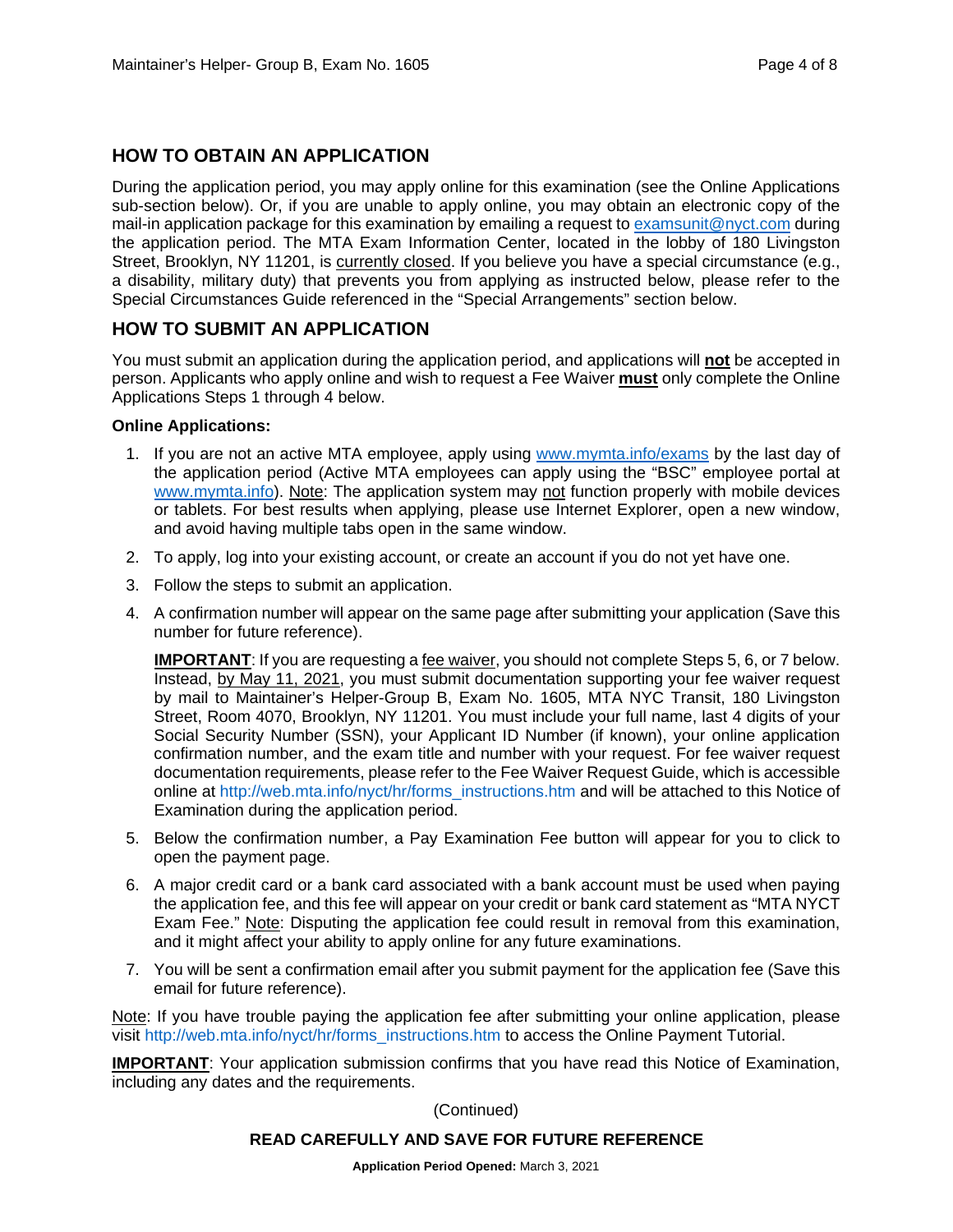#### **HOW TO SUBMIT AN APPLICATION** (Continued)

**Application Fee**: This fee is generally not refundable. Under special circumstances, you may be entitled to a refund. Please refer to the Department of Citywide Administrative Services ("DCAS") General Exam Regulation E.3.4 to determine if you are entitled to a refund. Please visit [http://web.mta.info/nyct/hr/forms\\_instructions.htm](http://web.mta.info/nyct/hr/forms_instructions.htm) to access the DCAS General Exam Regulations online. Application fee refund requests, along with any relevant supporting documentation, should be emailed to [examsmakeups@nyct.com](mailto:examsmakeups@nyct.com) or mailed to the address in the "Correspondence" section below.

#### **ADMISSION LETTER OR NOTICE OF PROPOSED DISQUALIFICATION**

An Admission Letter or a Notice of Proposed Disqualification will be mailed to you at least 10 days before the first date of the multiple-choice test. If you do not receive an Admission Letter or Notice of Proposed Disqualification at least 4 days before this date, you **must** email a request for a duplicate Admission Letter/Notice of Proposed Disqualification to [examsunit@nyct.com.](mailto:examsunit@nyct.com) A paper copy of the Admission Letter is your ticket for admission to the test.

Applicants **must** keep their mailing address **up to date**. Please refer to the "Correspondence" section below for instructions on how to update your address and other contact information.

#### **THE TEST**

This examination consists of a competitive education and experience test and a qualifying multiplechoice test. Your test score will be based on your education and experience as determined by the competitive education and experience test that you will submit with your application. You will receive a score of 70% for meeting the competitive education and experience requirements listed in the "How to Qualify" section above. You must also achieve a score of at least 70% to pass the qualifying multiplechoice test.

To receive additional points on the competitive education and experience test, you must have supplemental experience performing at least one of the tasks shown below. This experience must be in addition to the experience requirement listed in the "How to Qualify" section above.

- Inspecting or assisting in the inspection of buses, trucks, automotive, aircraft or marine vessel electro-mechanical components.
- Installing or assisting in the installation of electro-mechanical components including bodies, engines, transmissions, brakes, electrical or air conditioning systems, or related components or systems.
- Repairing or assisting in the repair of buses, trucks, automotive, aircraft or marine vessel electromechanical components.

| If you have full-time supplemental experience of: | Your score will be: |
|---------------------------------------------------|---------------------|
| One year to two years and eleven months           | 80%                 |
| Three years to four years and eleven months       | 90%                 |
| Five or more years                                | 100%                |

(Continued)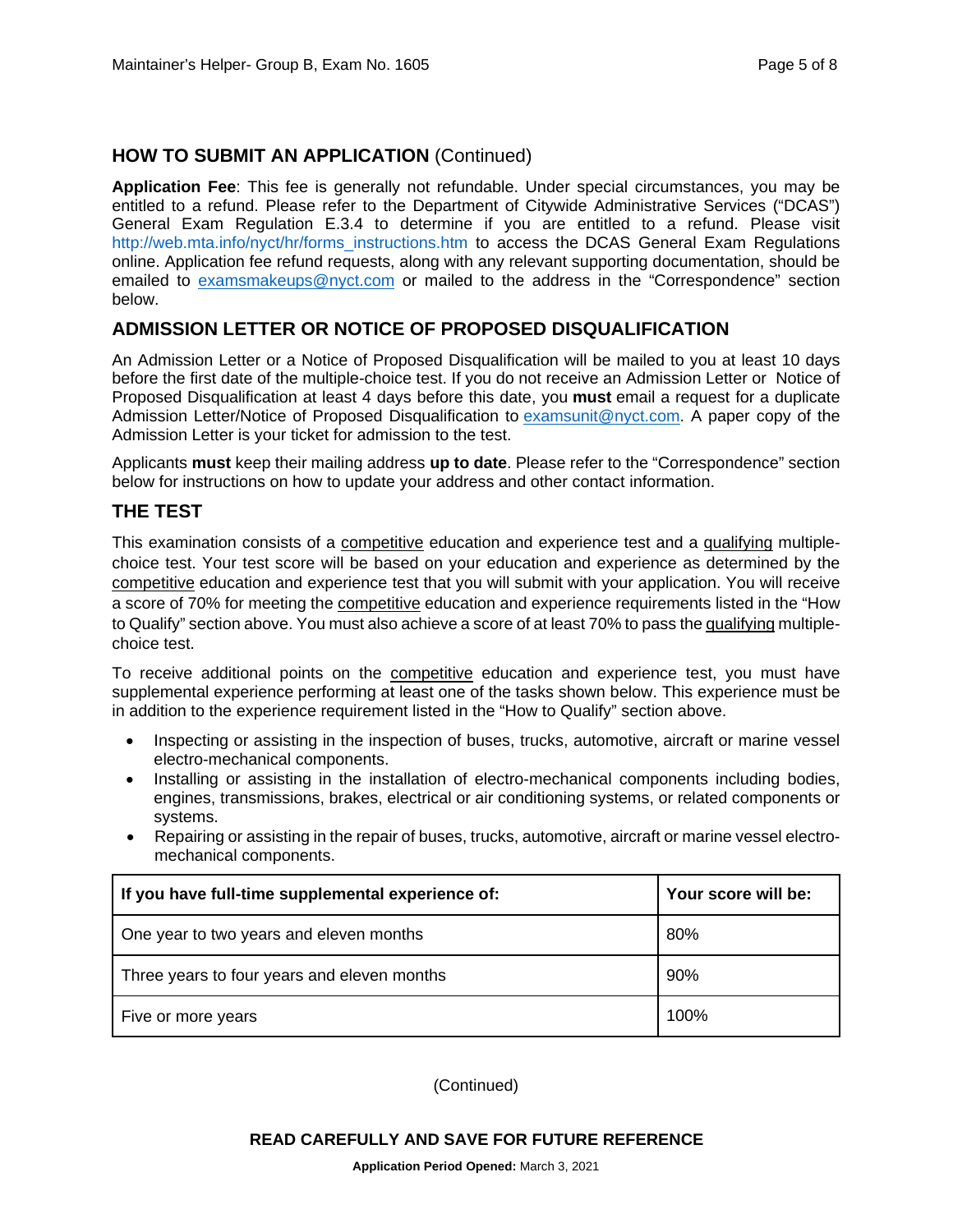#### **THE TEST** (Continued)

Veterans' or Disabled Veterans' Credit will be granted only to eligible passing candidates who request that they be applied. Veterans' or Disabled Veterans' Credit should be requested at the time of application but **must** be requested before the date the eligible list is established. Claims for Veterans' or Disabled Veterans' Credit cannot be made once the eligible list is established.

The qualifying multiple-choice test may include questions that require the use of any of the following knowledge areas/abilities: general automotive theory, the proper selection and use of hand and power tools and equipment employed in the maintenance and repair of automobiles; safe work practices in automotive repair and maintenance shops; reading and interpreting written instructions; reading meters; taking measurements and basic shop computations; basic electrical and mechanical theory; and other related areas.

#### **TEST ADMINISTRATION GUIDELINES**

**Warning:** You are not permitted to enter the test site with cellular phones, smart watches, beepers, pagers, cameras, portable media players, or other electronic devices. Calculators are permitted; however, they must be hand-held, battery or solar powered, numeric only. Calculators with functions **other than** addition, subtraction, multiplication and division **are prohibited**. Electronic devices with an alphabetic keyboard or with word processing or data recording capabilities such as planners, organizers, etc. are prohibited. If you use any of these devices in the building at any time before, during or after the test, you may **not** receive your test results, your test score may be nullified, and your application fee will **not** be refunded.

**Social Distancing** and other safety protocols, **including the wearing of masks**, will be required during the administration of the test. Further details will be provided on your Admission Letter.

You may not have any other person, including children, present with you while you are being processed for or taking the test and no one may wait for you inside of the test site while you are taking the test.

**Required Identification: You are required to bring one (1) form of valid (non-expired) signature and photo bearing identification to the test site**. The name that was used to apply for the exam must match the first and last name on the photo ID. A list of acceptable identification documents is provided below**. If you do not have an acceptable ID, you may be denied testing.** Acceptable forms of identification (bring one) are as follows: State issued driver's license, State issued identification card, US Government issued Passport, US Government issued Military Identification Card, US Government issued Alien Registration Card, IDNYC, Employer ID with photo, or Student ID with photo.

**Leaving:** You must leave the test site once you finish the test. If you leave the test site after being fingerprinted but before finishing the test, you will not be permitted to re-enter. If you disregard this instruction and re-enter the test site, you may not receive your test results, your test score may be nullified, and your application fee will not be refunded.

#### **THE TEST RESULTS**

If you pass the competitive education and experience test and the qualifying multiple-choice test, your name will be placed in final score order on an eligible list and you will be given a list number. You will be notified by mail of your results. If you meet all requirements and conditions, you will be considered for appointment when your name is reached on the eligible list.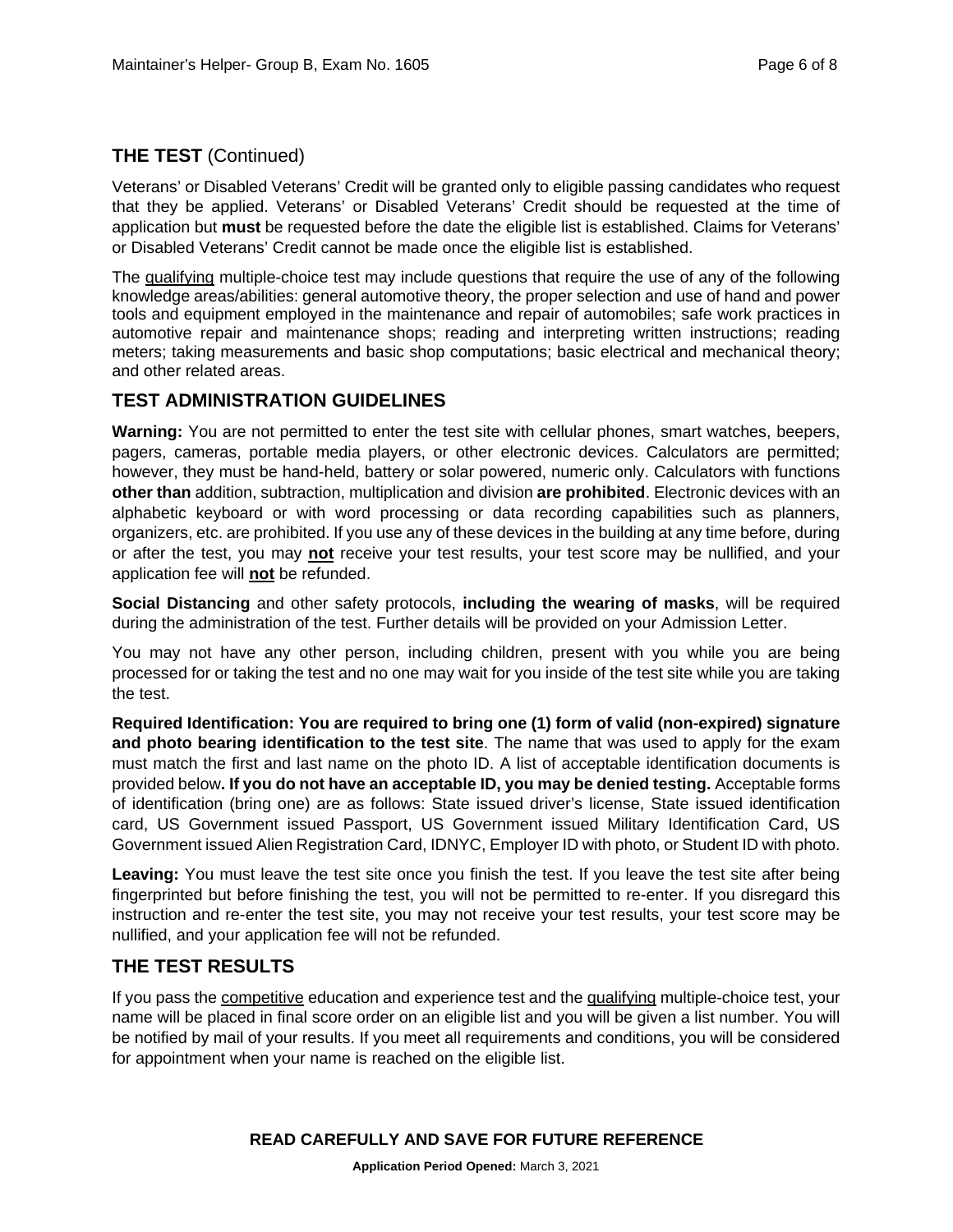#### **ADDITIONAL INFORMATION**

**Training:** You may be required to undergo a formalized training course during your probationary period. Failure to successfully complete the training course may result in termination.

**Promotion Examination:** A promotion examination for this title is being held for eligible MTA New York City Transit employees. The names appearing on the promotion list will be considered first in filling vacancies.

#### **SPECIAL ARRANGEMENTS**

**Special Test Accommodations:** If you plan to request an alternate test date due to your religious observance or special testing accommodations due to disability, please follow the instructions included in the Special Circumstances Guide, which is accessible online at [http://web.mta.info/nyct/hr/forms\\_instructions.htm](http://web.mta.info/nyct/hr/forms_instructions.htm) and will be attached to this Notice of Examination during the application period. An alternate test date due to religious observance must be requested no later than 15 days prior to the date on which qualifying multiple-choice testing is expected to begin. Special testing accommodations due to disability must be requested no later than 30 days prior to the date on which qualifying multiple-choice testing is expected to begin.

**Make-Up Tests:** You may apply for a make-up test if you cannot take the qualifying multiple-choice test as scheduled for any of the following reasons:

- 1. Compulsory attendance before a public body; or
- 2. On-the-job injury or illness caused by municipal employment where you are an officer or employee of the City; or
- 3. Absence from the test within one week after the death of a spouse, domestic partner, parent, sibling, child, or child of a domestic partner where you are an officer or employee of the City; or
- 4. Absence due to ordered military duty; or
- 5. A clear error for which MTA New York City Transit is responsible; or
- 6. A temporary disability, pregnancy-related, or child-birth related condition preventing you from taking the test

To request a make-up test, submit your request with documentation of the special circumstances that caused you to miss your test (as attachments) by email to [examsmakeups@nyct.com](mailto:examsmakeups@nyct.com) or by mail to the address in the "Correspondence" section below as soon as possible.

#### **CORRESPONDENCE**

**Change of Contact Information:** It is critical that you keep your contact information (i.e., telephone number, mailing address and/or email address) current with MTA New York City Transit. You may miss important information about your exam(s) or consideration for appointment or promotion, including important information that may require a response from you by a specified deadline, if we do not have your correct contact information. To update your contact information, you may email us at [examsunit@nyct.com](mailto:examsunit@nyct.com) with the subject "Contact Info Update," or you may mail your request to the address at the end of this section. Your request must include your full name, exam title(s), exam number(s) and your old and new telephone numbers, mailing and/or email address**. MTA employees must also visit the employee portal at** [www.mymta.info](http://www.mymta.info/) **to update their contact information through the MTA Business Service Center (BSC).**

(Continued)